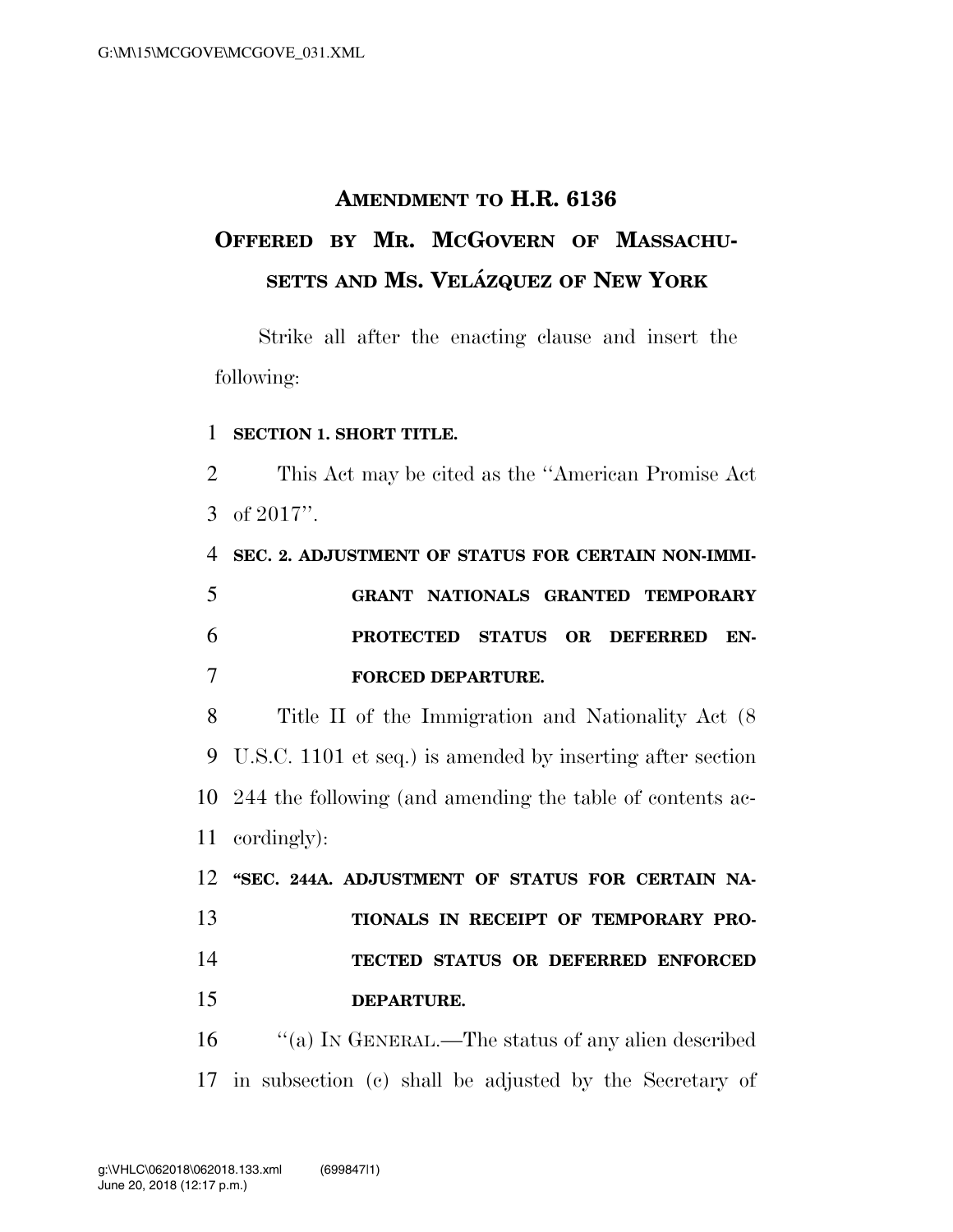Homeland Security to that of an alien lawfully admitted for permanent residence, if the alien— 3 <sup>"</sup>(1) applies for such adjustment within 3 years after the date of enactment of this section; ''(2) is determined to be admissible to the

United States for permanent residence; and

7  $\frac{1}{3}$  meets the criteria established under sub-section (c)

 ''(b) CERTAIN GROUNDS FOR INADMISSIBILITY INAP-PLICABLE.—

 $\text{``(1)}$  IN GENERAL.—For purposes of deter- mining admissibility under subsection (a)(2), the grounds for inadmissibility specified in paragraphs 14 (4), (5), (6)(A), and (7)(A) of section 212(a) of the Immigration and Nationality Act shall not apply.

16 "(2) ADDITIONAL WAIVER FOR INDIVIDUAL ALIENS.—The Secretary may waive any other provi- sion of section 212(a) in the case of an individual alien for humanitarian purposes, to assure family unity, or when it is otherwise in the public interest. 21 "(c) ALIENS ELIGIBLE FOR ADJUSTMENT OF STA- TUS.—An alien shall be eligible for adjustment of status if the alien—

24  $\frac{1}{2}$  (1) is a national of a country (or part of a country) with a designation under 244(b) of the Im-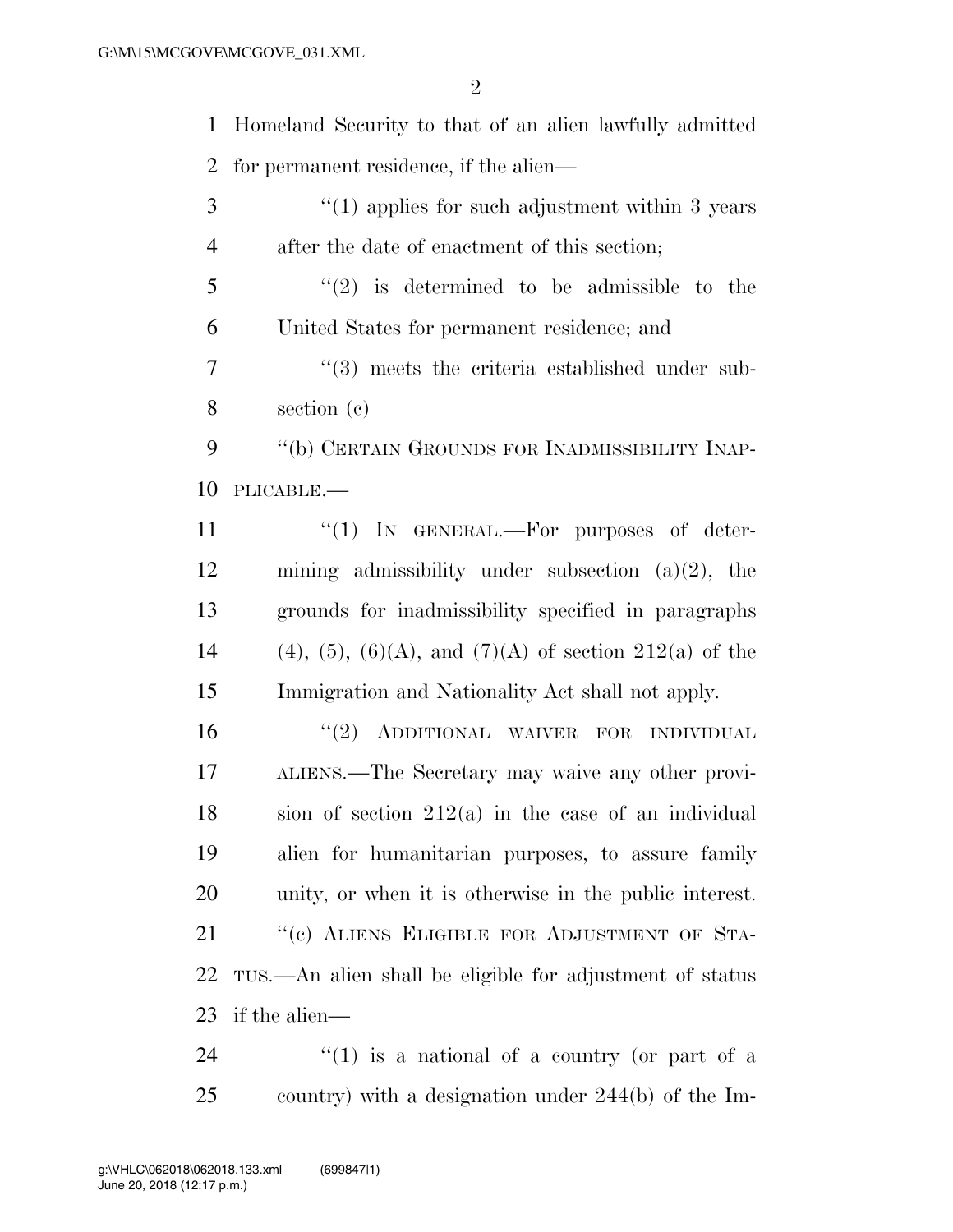migration and Nationality Act during the period specified in section 244(b)(2) and who was granted temporary protected status, or was otherwise eligible for temporary protected status, on or before October 1, 2017, or has been granted Deferred Enforced De- parture (hereinafter in this section referred to as 'DED') on or before October 1, 2017; and

 ''(2) has been continuously physically present in the United States for a period of not less than 3 years since the effective date of this Act's enact-ment.

 ''(d) WAIVER AUTHORIZED.—Notwithstanding any provision of the Immigration and Nationality Act, an alien who fails to meet the continuous physical presence require- ment under paragraph (2) of subsection (c) shall be con- sidered eligible for status adjustment as provided in this section if the Attorney General or the Secretary deter- mines that the removal of the alien from the United States would result in extreme hardship to the alien, their spouse, their children, their parents, or their domestic partner.

21 "(e) EFFECT OF APPLICATION ON CERTAIN OR- DERS.—An alien present in the United States who has been ordered removed or has been granted voluntary de- parture from the United States may, notwithstanding such order, apply for adjustment of status under this sec-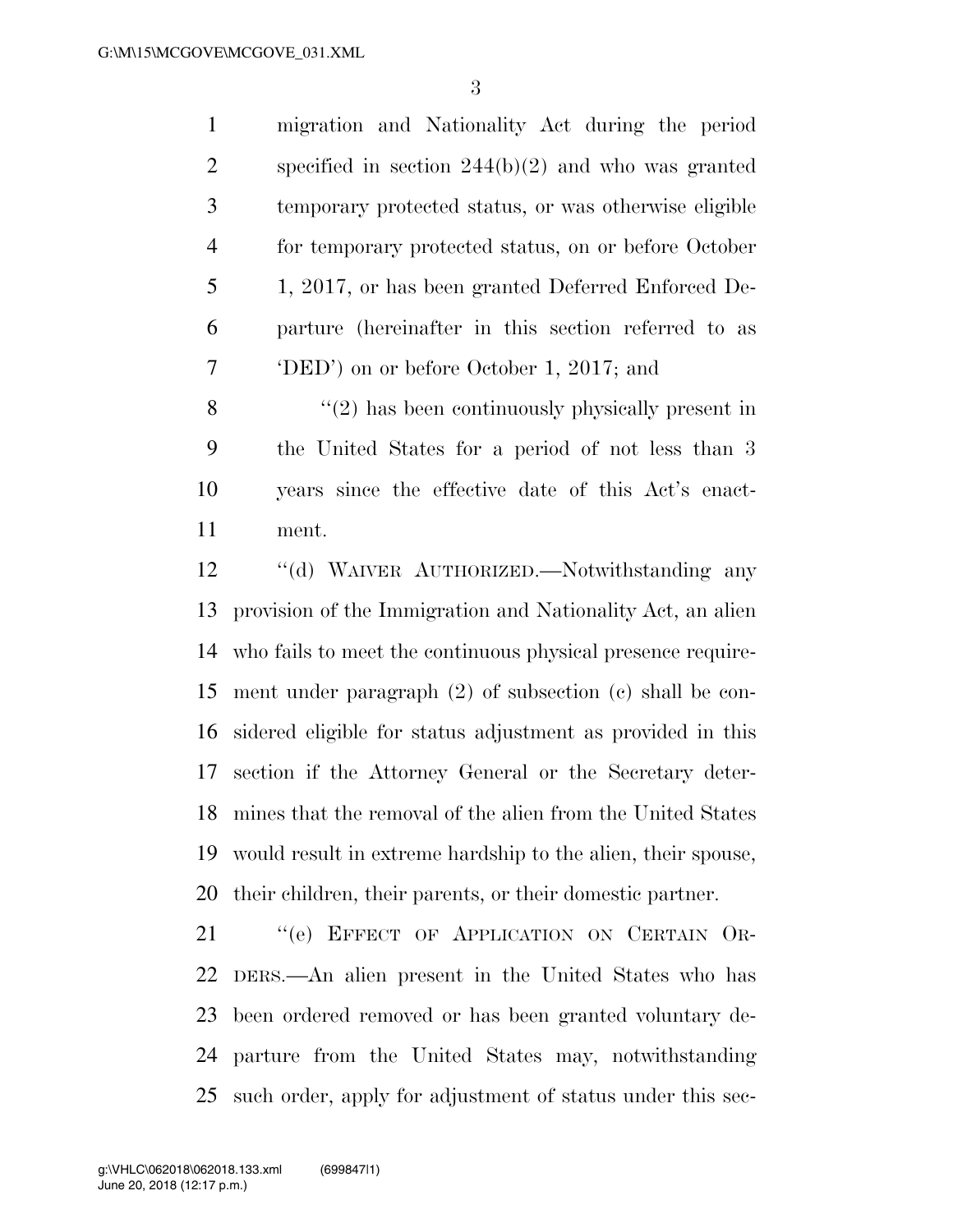tion. Such alien shall not be required to file a separate motion to reopen, reconsider, or vacate the order of re- moval. If the Secretary approves the application, the Sec- retary shall cancel the order of removal. If the Secretary renders a final administrative decision to deny the applica- tion, the order of removal shall be effective and enforce- able to the same extent as if the application had not been made.

 ''(f) WORK AUTHORIZATION.—The Secretary shall authorize an alien who has applied for adjustment of sta- tus under this section to engage in employment in the United States during the pendency of such application and shall provide the alien with an appropriate document signi-fying authorization of employment.

15 "(g) ADJUSTMENT OF STATUS FOR CERTAIN FAMILY MEMBERS.—

17 ''(1) IN GENERAL.—The status of an alien shall be adjusted by the Secretary to that of an alien law-fully admitted for permanent residence if the alien—

 "(A) is the spouse, parent, or unmarried son or daughter of an alien whose status is ad-22 justed under this section;

23  $\langle (B)$  applies for adjustment under this sec- tion within 3 years after the date of enactment of this Act; and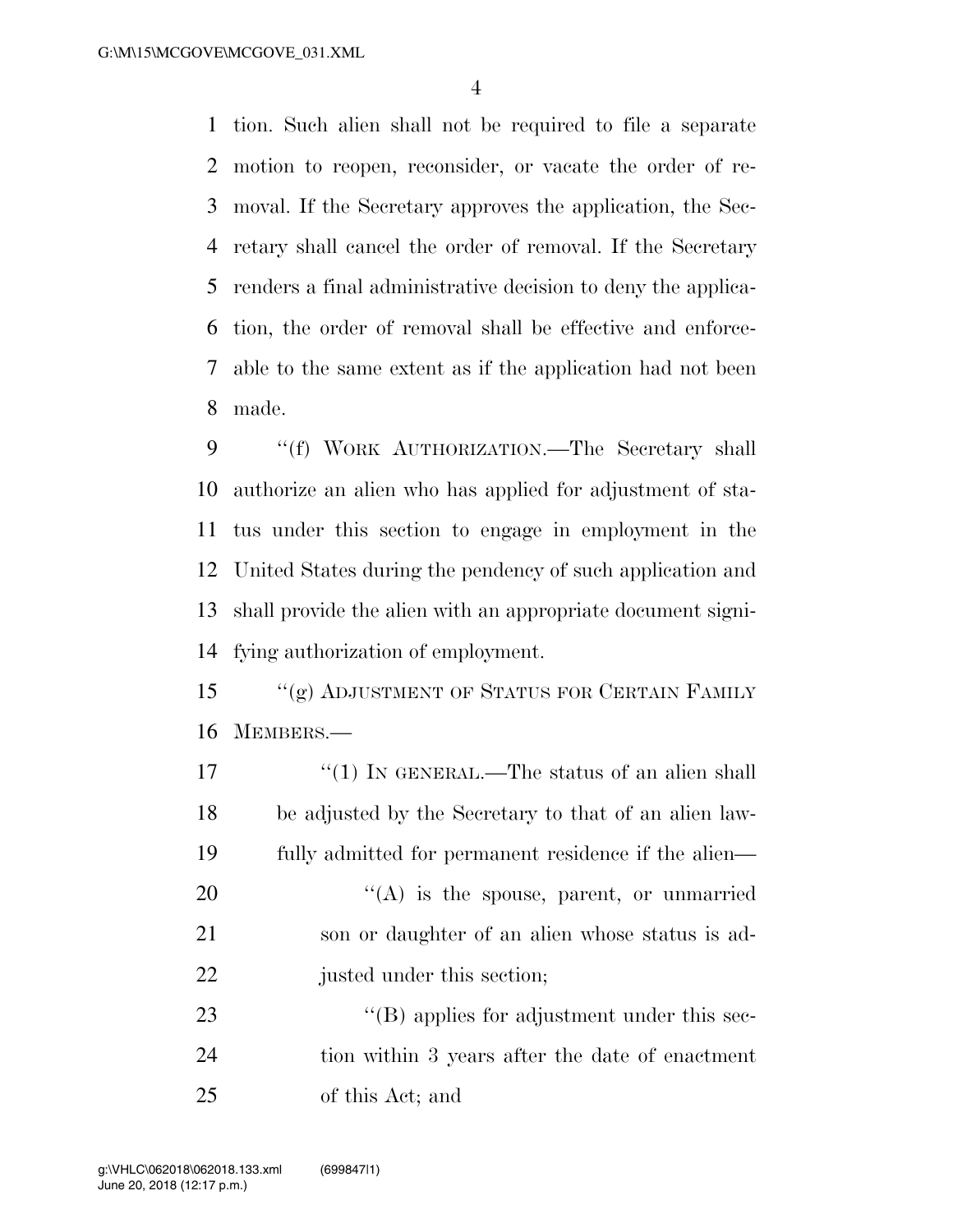| $\mathbf{1}$   | $\lq\lq$ <sup>c</sup> (C) is determined to be admissible to the |
|----------------|-----------------------------------------------------------------|
| $\overline{2}$ | United States for permanent residence.                          |
| 3              | "(2) CERTAIN GROUNDS FOR INADMISSIBILITY                        |
| $\overline{4}$ | INAPPLICABLE.—For purposes of determining ad-                   |
| 5              | missibility under subsection $(g)(1)(C)$ , the grounds          |
| 6              | for inadmissibility specified in paragraphs $(4)$ , $(5)$ ,     |
| 7              | $(6)(A)$ , and $(7)(A)$ of section 212(a) shall not apply.      |
| 8              | "(h) AVAILABILITY OF ADMINISTRATIVE REVIEW.—                    |
| 9              | The Secretary shall provide to aliens applying for adjust-      |
| 10             | ment of status under this section the same right to, and        |
| 11             | procedures for, administrative review as are provided to—       |
| 12             | $\cdot$ (1) applicants for adjustment of status under           |
| 13             | section 245; or                                                 |
| 14             | $\lq(2)$ aliens subject to removal proceedings                  |
| 15             | under section 240.                                              |
| 16             | "(i) NO OFFSET IN NUMBER OF VISAS AVAIL-                        |
| 17             | ABLE.—The granting of adjustment of status under this           |
|                | 18 section shall not reduce the number of immigrant visas       |
| 19             | authorized to be issued under any provision of the Immi-        |
| 20             | gration and Nationality Act.                                    |
| 21             | "(j) TREATMENT OF BRIEF, CASUAL, AND INNOCENT                   |
| 22             | DEPARTURES AND CERTAIN OTHER ABSENCES.- An                      |
|                | 23 alien who has failed to maintain the 3-year continuous       |
| 24             | physical presence requirement under subsection (c) be-          |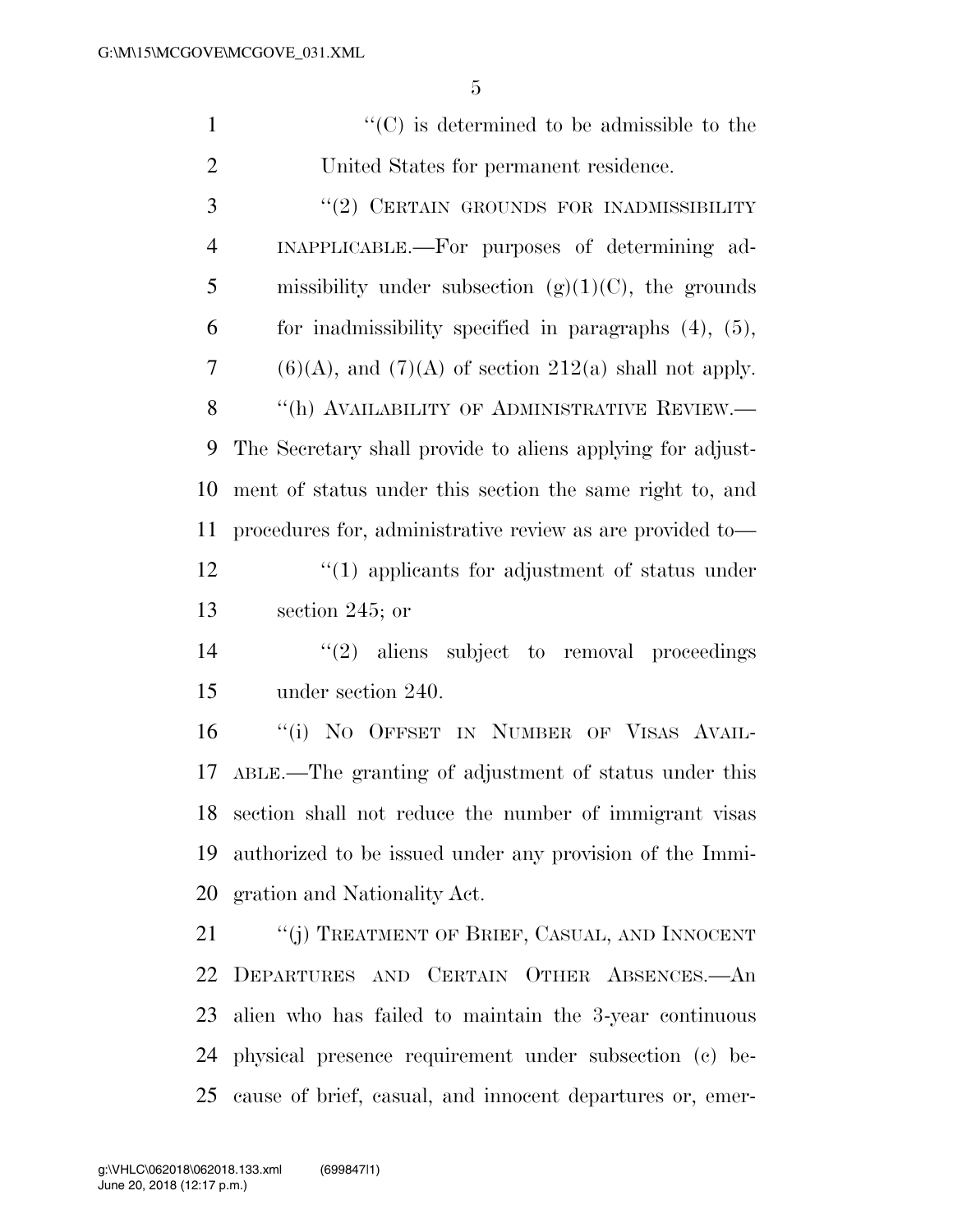gency travel, or extenuating circumstances outside of the control of the alien, shall not be considered to have failed to maintain continuous physical presence in the United States.

 ''(k) RULE OF CONSTRUCTION.—Nothing in this Act shall be construed to include aliens (as a class or indi- vidual basis) from previously designated countries that no longer have valid temporary protected status designation under section 244(b), or aliens who no longer have a valid deferred enforced departure status, unless such designated status or previously deferred enforced departure expires on or after January 1, 2017.

''(l) DEFINITIONS.—In this section:

14 ''(1) The term 'domestic partner' means an adult of at least 18 years of age in a committed rela- tionship with the alien applying for adjustment. A committed relationship is one in which the employee and the domestic partner of the employee are each other's sole domestic partner (and are not married to or domestic partners with anyone else) and share responsibility for a significant measure of each oth- er's common welfare and financial obligations. This includes, but is not limited to, any relationship be- tween two individuals of the same or opposite sex that is granted legal recognition by a State or by the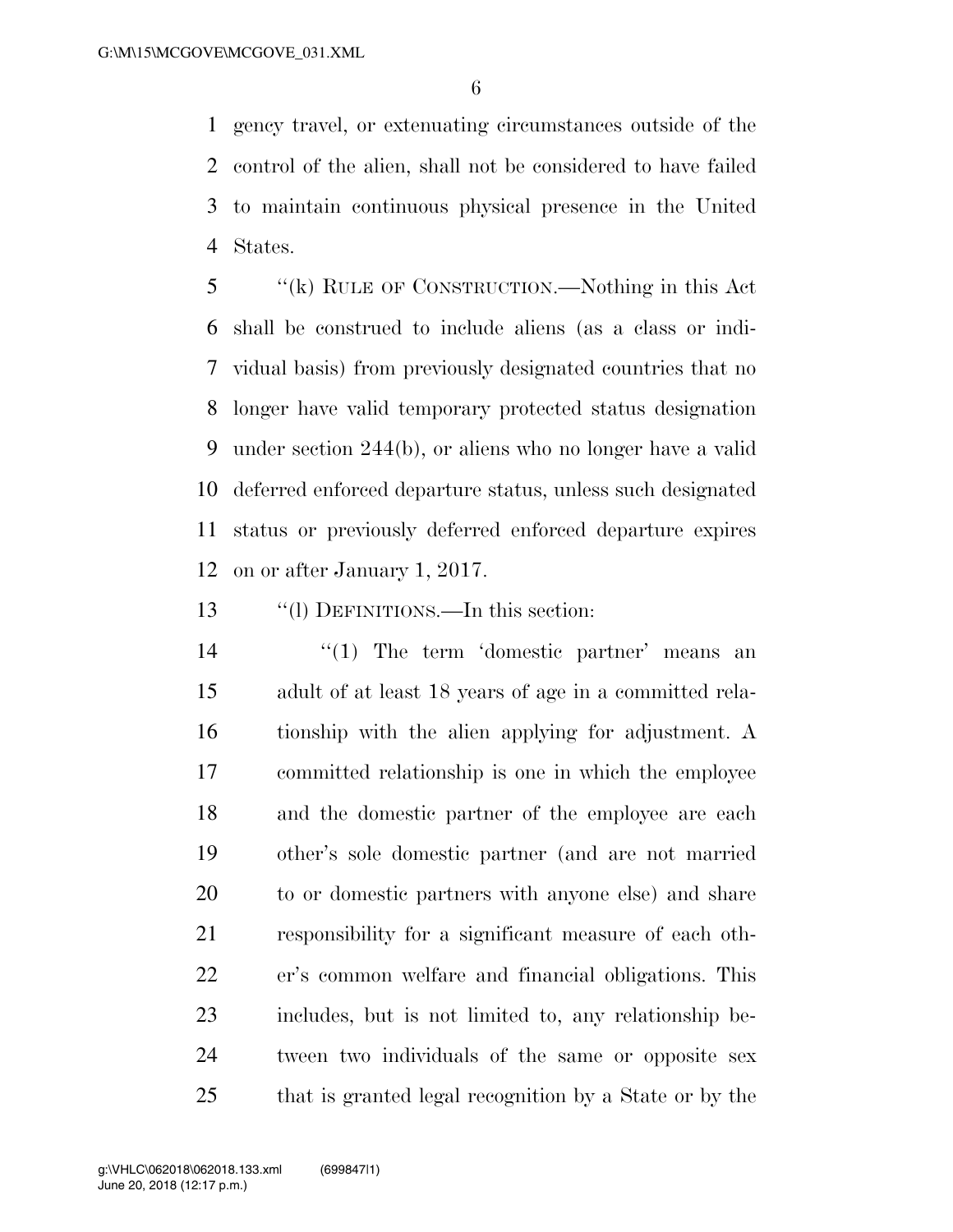District of Columbia as a marriage or analogous re- lationship (including, but not limited to, a civil union). 4 "(2) The term 'provide for its repatriated citi-

 zens' means a country's ability to provide safety, and social safety net services, including preventive healthcare services, and housing.

8 "(3) The term 'Deferred Enforced Departure' or 'DED' refers to the presidential directive issued on September 28, 2016.''.

**SEC. 3. REPORTING REQUIREMENTS REGARDING FUTURE** 

| 12 |  | DISCONTINUED ELIGIBILITY OF ALIENS |  |
|----|--|------------------------------------|--|
| 13 |  | FROM COUNTRIES CURRENTLY LISTED    |  |
| 14 |  | UNDER TEMPORARY PROTECTED STATUS.  |  |

 (a) ADDITIONAL REPORTING REQUIREMENTS.—Sec- tion 244(b)(3) of the Immigration and Nationality Act (8 U.S.C. 1254a(b)(3)) is amended by adding at the end, the following:

19 "'(D) REPORT ON TERMINATIONS.—Within 20 3 days after the Attorney General's announce- ment, including by notice in the Federal Reg- ister, of a country's designation being termi- nated from Temporary Protected Status, the Attorney General shall submit to the Committee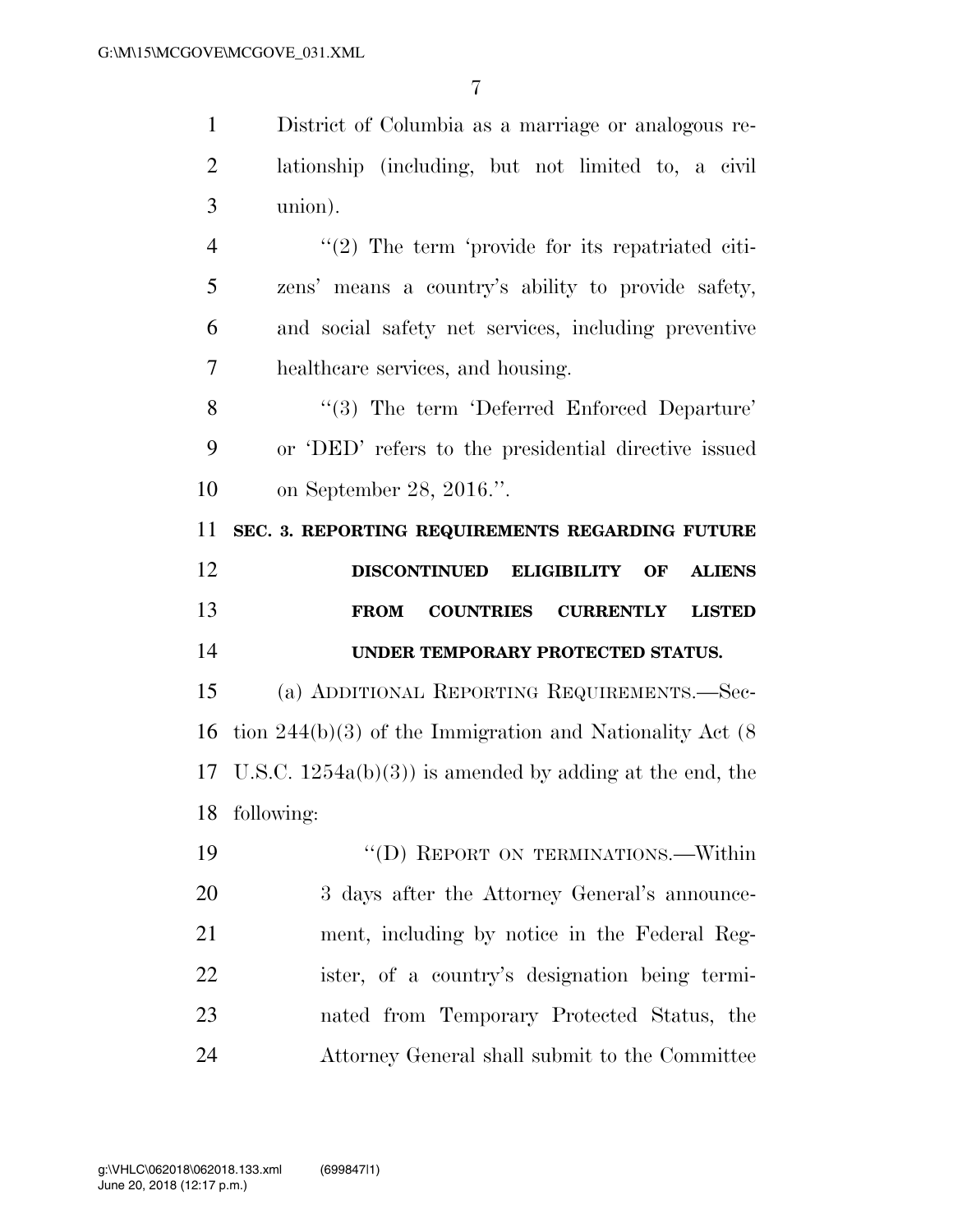| $\mathbf{1}$   | on the Judiciary of the Senate and the House   |
|----------------|------------------------------------------------|
| $\overline{2}$ | Judiciary Committee a report that includes—    |
| 3              | "(i) an explanation of the event or            |
| $\overline{4}$ | events that initially prompted a country's     |
| 5              | designation under temporary protected sta-     |
| 6              | tus;                                           |
| 7              | "(ii) the progress the country has             |
| 8              | made in remedying the designation speci-       |
| 9              | fied in clause (i), including any significant  |
| 10             | challenges or shortcomings that have not       |
| 11             | been addressed since the initial designa-      |
| 12             | tion;                                          |
| 13             | "(iii) an analysis, with applicable and        |
| 14             | relevant metrics as determined by the Sec-     |
| 15             | retary, of the country's ability to repatriate |
| 16             | its nationals, including—                      |
| 17             | $\lq\lq$ (I) the country's financial abil-     |
| 18             | ity to provide for its repatriated citi-       |
| 19             | zens;                                          |
| 20             | "(II) the country's financial abil-            |
| 21             | ity to address the initial designation         |
| 22             | specified in clause (i) without foreign        |
| 23             | assistance;                                    |
| 24             | "(III) the country's gross domes-              |
| 25             | tic product, gross domestic product            |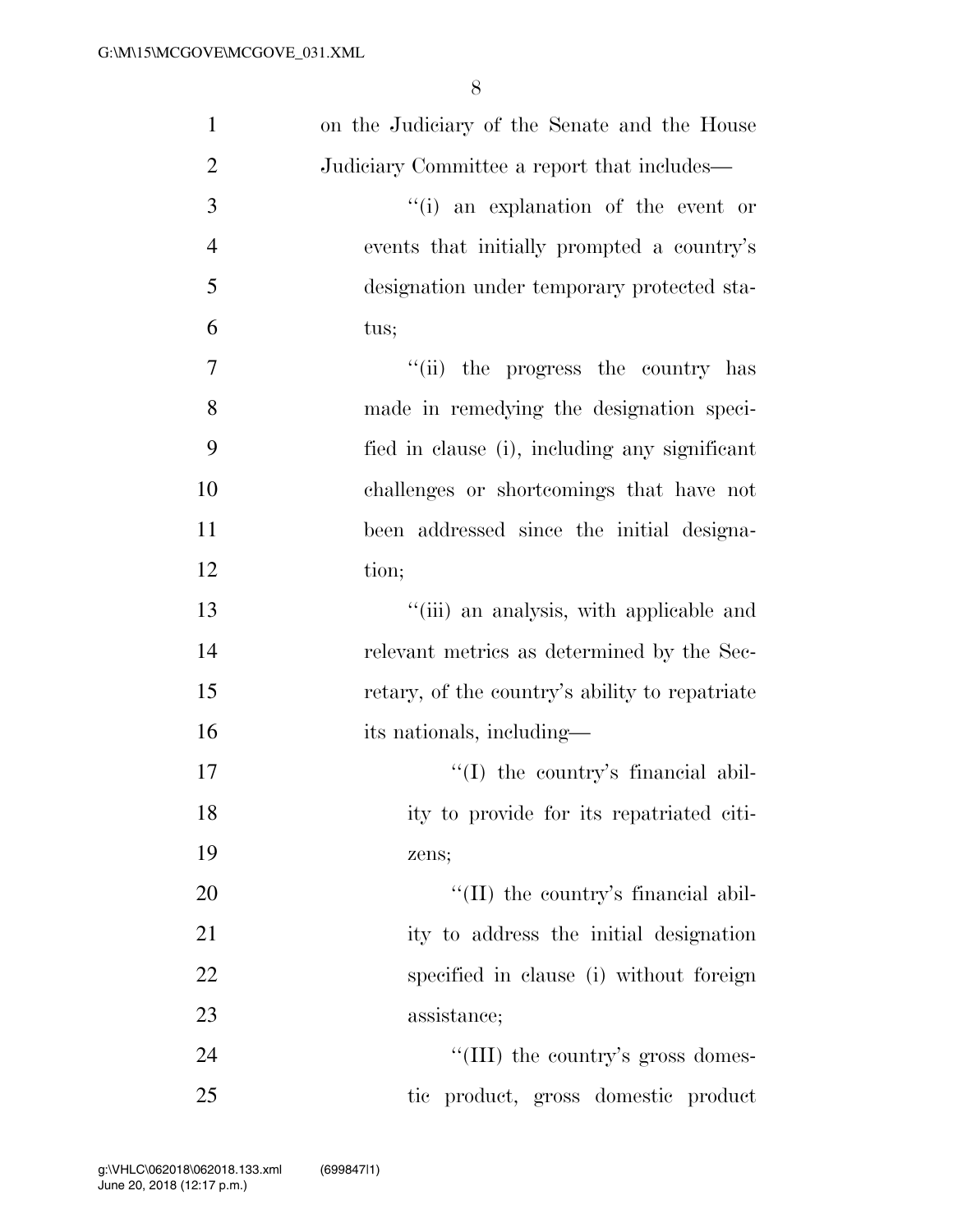| $\mathbf{1}$   | per capita, and an analysis of the                  |
|----------------|-----------------------------------------------------|
| $\overline{2}$ | country's ability to be economically                |
| 3              | self-sufficient without foreign assist-             |
| $\overline{4}$ | ance;                                               |
| 5              | $\lq\lq$ (IV) the economic and social               |
| 6              | impact repatriation of nationals in                 |
| $\tau$         | possession of temporary protected sta-              |
| 8              | tus would have on the recipient coun-               |
| 9              | try; and                                            |
| 10             | $\lq\lq(V)$ any additional metrics the              |
| 11             | Secretary deems necessary.".                        |
| 12             | SEC. 4. ADJUSTMENT OF RELATION OF PERIOD OF TEM-    |
|                |                                                     |
| 13             | PORARY PROTECTED STATUS TO CANCELLA-                |
| 14             | TION OF REMOVAL.                                    |
| 15             | Section $244(e)$ of the Immigration and Nationality |
| 16             | Act $(8 \text{ U.S.C.1254a(e)})$ is amended—        |
| 17             | (1) by striking "With respect to an alien" and      |
| 18             | inserting the following:                            |
| 19             | "(1) IN GENERAL.—With respect to an alien";         |
| 20             | and                                                 |
| 21             | $(2)$ by adding at the end, the following:          |
| 22             | "(2) WAIVER FOR CERTAIN TEMPORARY PRO-              |
| 23             | TECTED STATUS HOLDERS.—The provisions in sub-       |